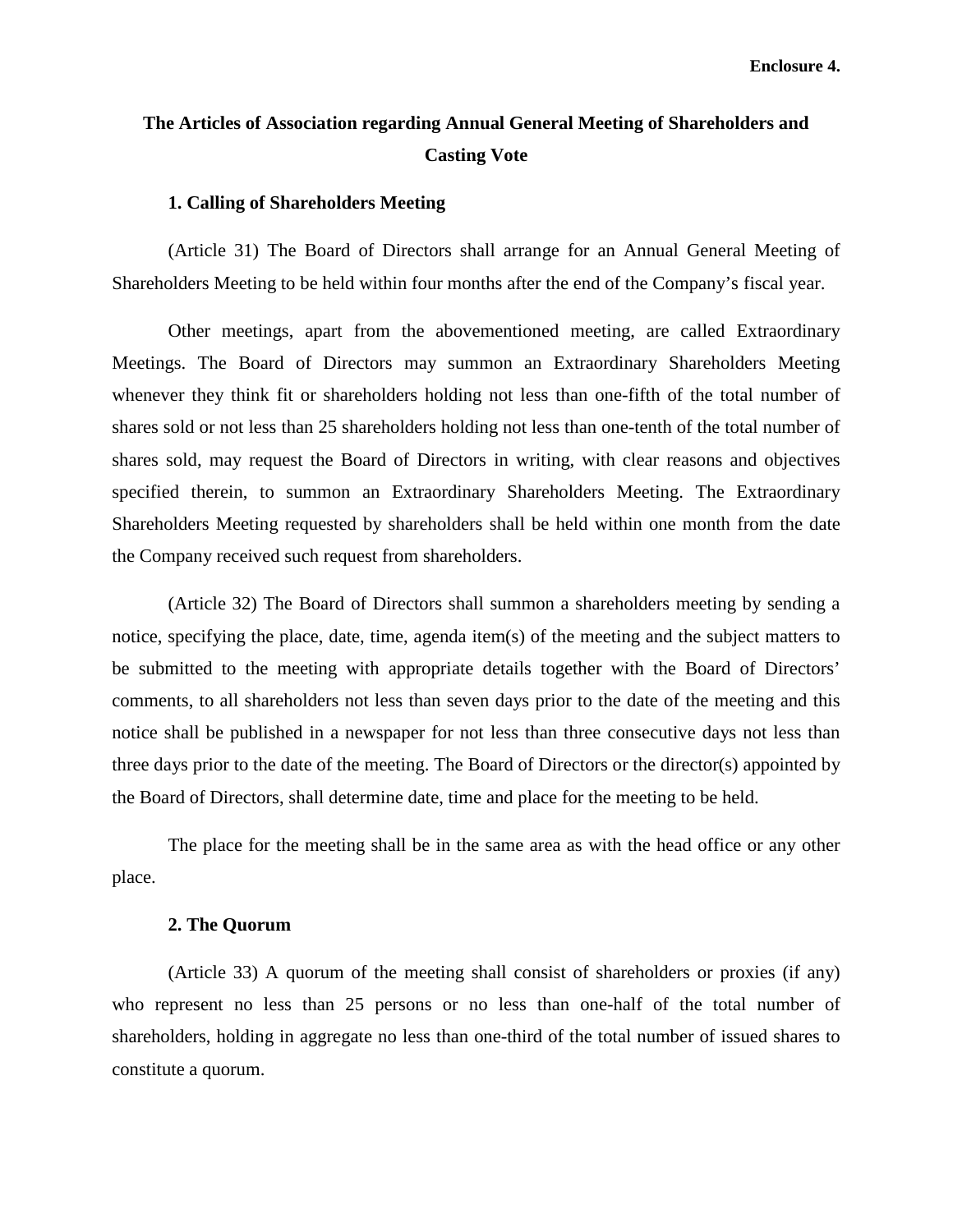at least 25 shareholders or the shareholders' proxies (if any) must attend the meeting or the total number of shares represented altogether should be at least than one-third of the total number of shares sold.

If after an hour from the time stated for the start of any meeting, the number of shareholders present does not constitute a quorum as specified in the first paragraph, such meeting shall be cancelled if such meeting was requested by shareholders. However, in some other cases, the meeting shall be called again and notice for a new meeting shall be sent to shareholders not less than seven days before the date of the meeting. In this new meeting, no quorum be required.

### **3. Granting Proxy**

(Article 35) A shareholder can grant a proxy to anyone to attend the meeting and vote on its behalf at the meeting. The date and the signatory of the shareholder who grants such proxy must be specified in the proxy form and the proxy must be in form specified by the registrar.

The proxy form shall be delivered to the Chairman of the Board of Directors or the person(s) determined by the Chairman at the place where the meeting is held before the proxy may attend the meeting.

#### **4. Voting**

(Article 35) In casting votes at the shareholders' meeting, a shareholder is deemed to have one share and for any shareholder who has any special interest in any particular matter, such shareholder shall not be entitled to vote on such matter. The resolution of the shareholders meeting shall require votes as follows;

(1) All general cases: resolutions shall require a majority of the total votes cast by shareholders present and voting at the meeting. In the case that the votes are tied, the Chairman of the meeting shall have a casting vote.

(2) In the following cases, resolutions shall require not less than three-quarters of the total number of votes cast by the shareholders present and entitled to vote, which are: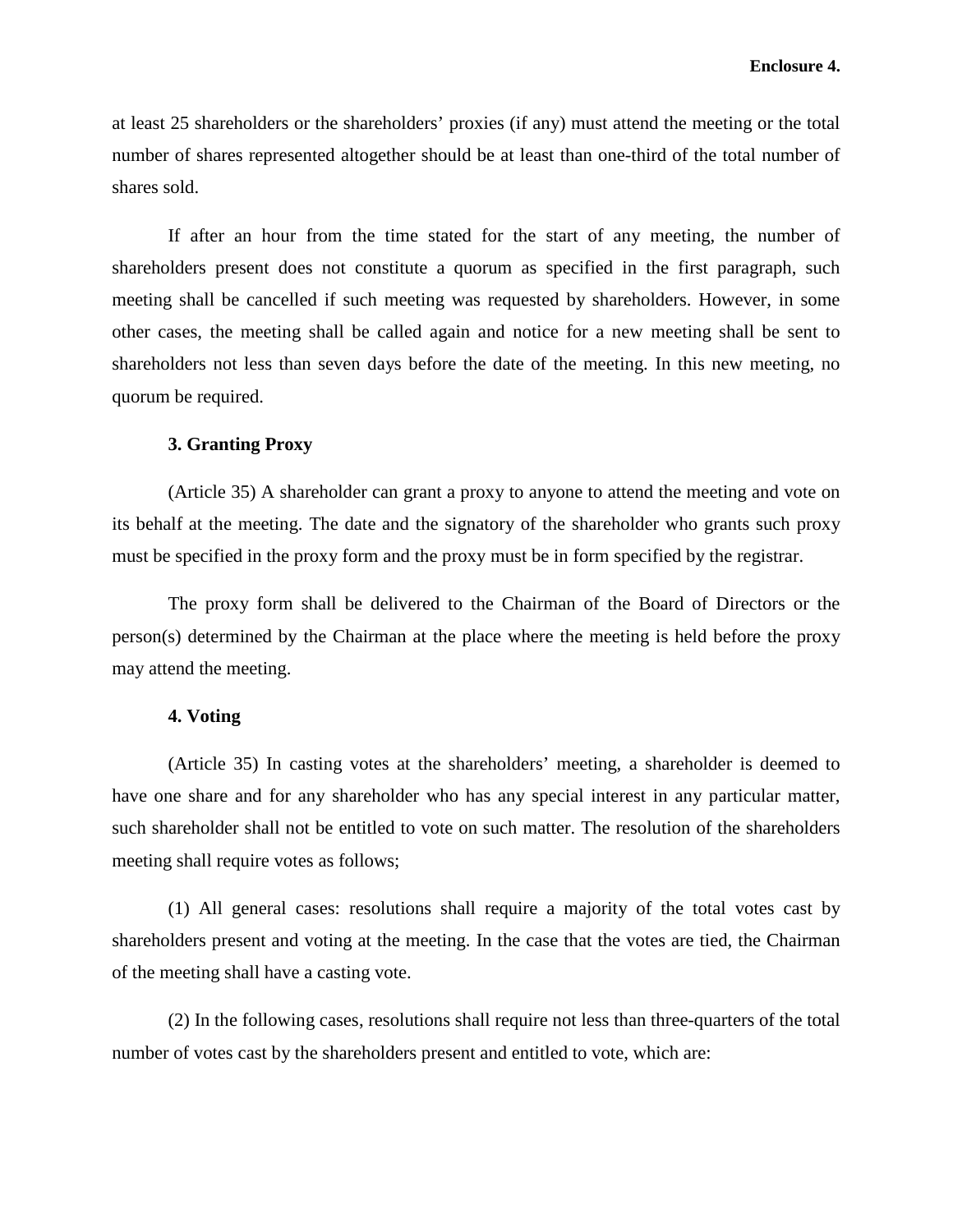(a) the sale or transfer of the whole or an important part of the Company's business to other persons;

(b) the acquisition or acceptance of the transfer of the business of a private limited company or public limited company by the Company;

(c) the execution, amendment or termination of any agreements regarding the granting of lease of all or an important part of the Company's business, the authorization of other person to manage the business of the Company or the merger with other person for profit and loss sharing purposes;

(d) the amendment of the Company's Memorandum of Association or its Articles of Association;

(e) the increase and decrease of capital;

(f) the dissolution of the Company;

(g) the issuance of debentures;

(h) the merger of the Company with other company; and

(i) Other actions that are required by law to be passed with at least three-quarters of the votes of the shareholders entitled to vote and present at the meeting.

## **5. Payment of dividend**

(Article 44) Dividends shall not be paid from any sources other than from the profit. If the Company has an accumulated loss, no payment of dividends shall be made.

Dividends shall be allocated to each share equally, unless the Company issues preference shares with a different specification on receiving of dividend payment from the ordinary shares then such allocation of dividend payment shall be specified provided that such dividend payment must be approved by the shareholders' meeting.

The Board of Directors may from time to time pay to the shareholders an interim dividend if it views that the profit of the Company justifies such payment. One such interim